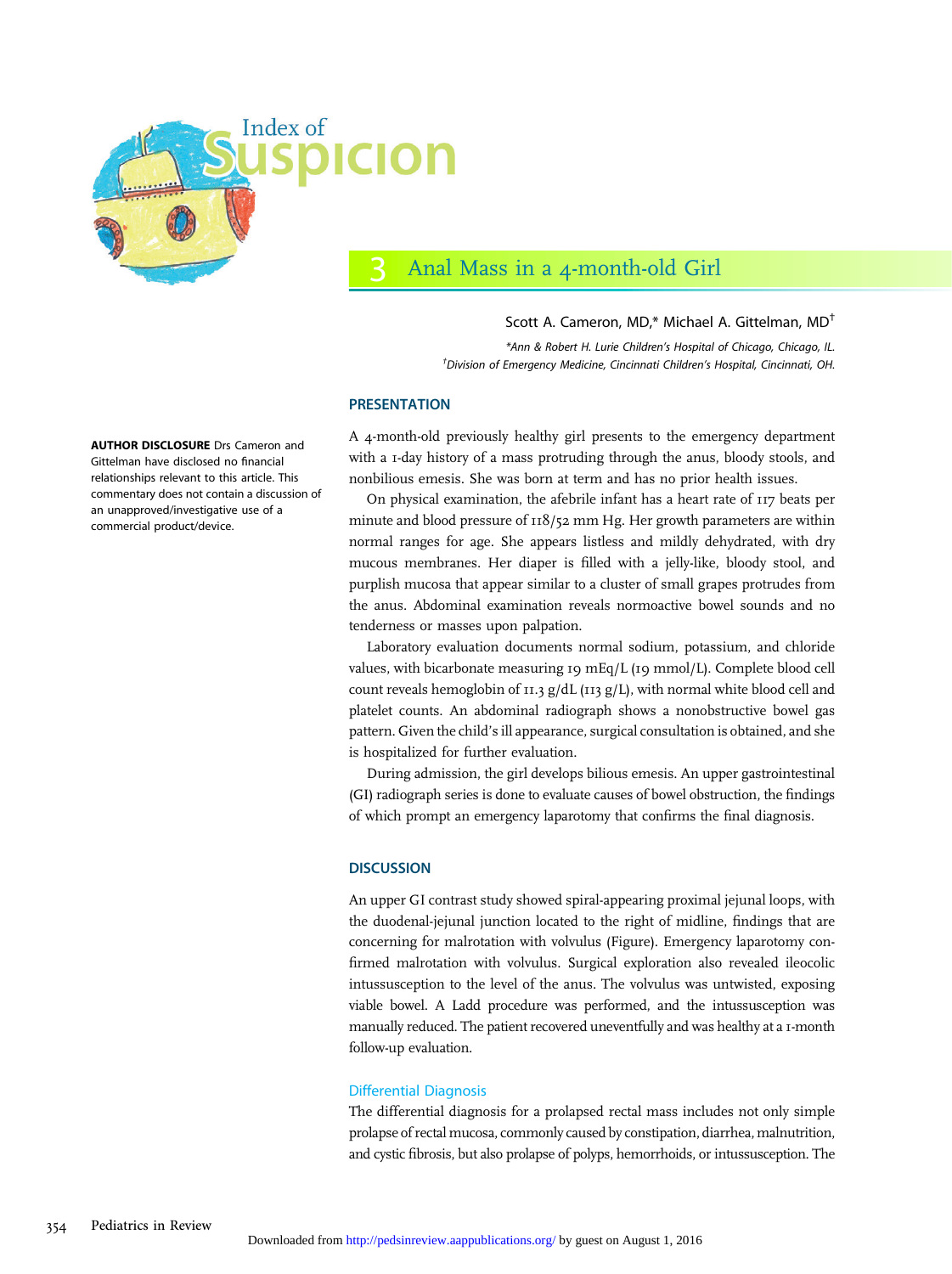Figure. Upper gastrointestinal tract radiograph series image for the girl in the vignette.



appearance of prolapsed intussusception varies but can be differentiated from prolapsed rectal mucosa. With intussusception, the tissue of the protruding mass can be separated from the anal wall, which cannot be accomplished with prolapsed rectal mucosa. Rectal mucosal prolapse typically has the shape of a beehive, which contrasts with the cluster-of-grapes appearance of the prolapsed mass in this case. The appearance in this case is likely explained by venous congestion and bowel edema.

Because simple rectal prolapse failed to explain this child's listlessness, the index of suspicion was high for a more sinister diagnosis. Even in the absence of a clear cause, admission for monitoring was warranted for this ill-appearing infant. The onset of bilious emesis alerted clinicians to an underlying bowel obstruction and the need for additional testing. In this case, an upper GI radiographic series made the diagnosis of midgut volvulus, and the additional diagnosis of intussusception was discovered during surgery.

#### The Condition

Intussusception may involve the intestine from the jejunum to the colon. The ileocolic type is most frequent in children and is defined as a telescoping of proximal bowel into distal bowel. Invagination of proximal into distal bowel interferes with venous drainage, leading to edema of the bowel wall.

Bloody stools result from mucosal bleeding, and intestinal necrosis may develop in severe untreated cases.

Intussusception is a common cause of bowel obstruction in infants and most cases are idiopathic. The classic triad of intussusception is colicky abdominal pain, a palpable abdominal mass, and bloody currant jelly stools. However, the complete triad is present in fewer than 50% of cases. In infants, lethargy is a common but nonspecific finding.

This patient had a rare presentation in which the intussusceptum prolapsed through the anus and mimicked simple rectal prolapse. This presentation occurs more often in developing nations. Intussusception masquerading as rectal prolapse is remarkable on its own, but the simultaneous midgut volvulus makes this case all the more exceptional.

Volvulus occurs when a malrotated midgut twists on a narrow mesenteric base, inhibiting circulation from the superior mesenteric artery. Vomiting, possibly bilious, often results from bowel edema caused by ongoing vascular compromise. If left untreated, bowel ischemia progresses to infarction with necrosis and catastrophic loss of viable intestine.

The combination of malrotation and intussusception has been described in small case series and is known as Waugh syndrome. Abnormal fixation of the mesentery is implicated as a predisposing factor for intussusception in these cases. The incidence of this association is not well established and not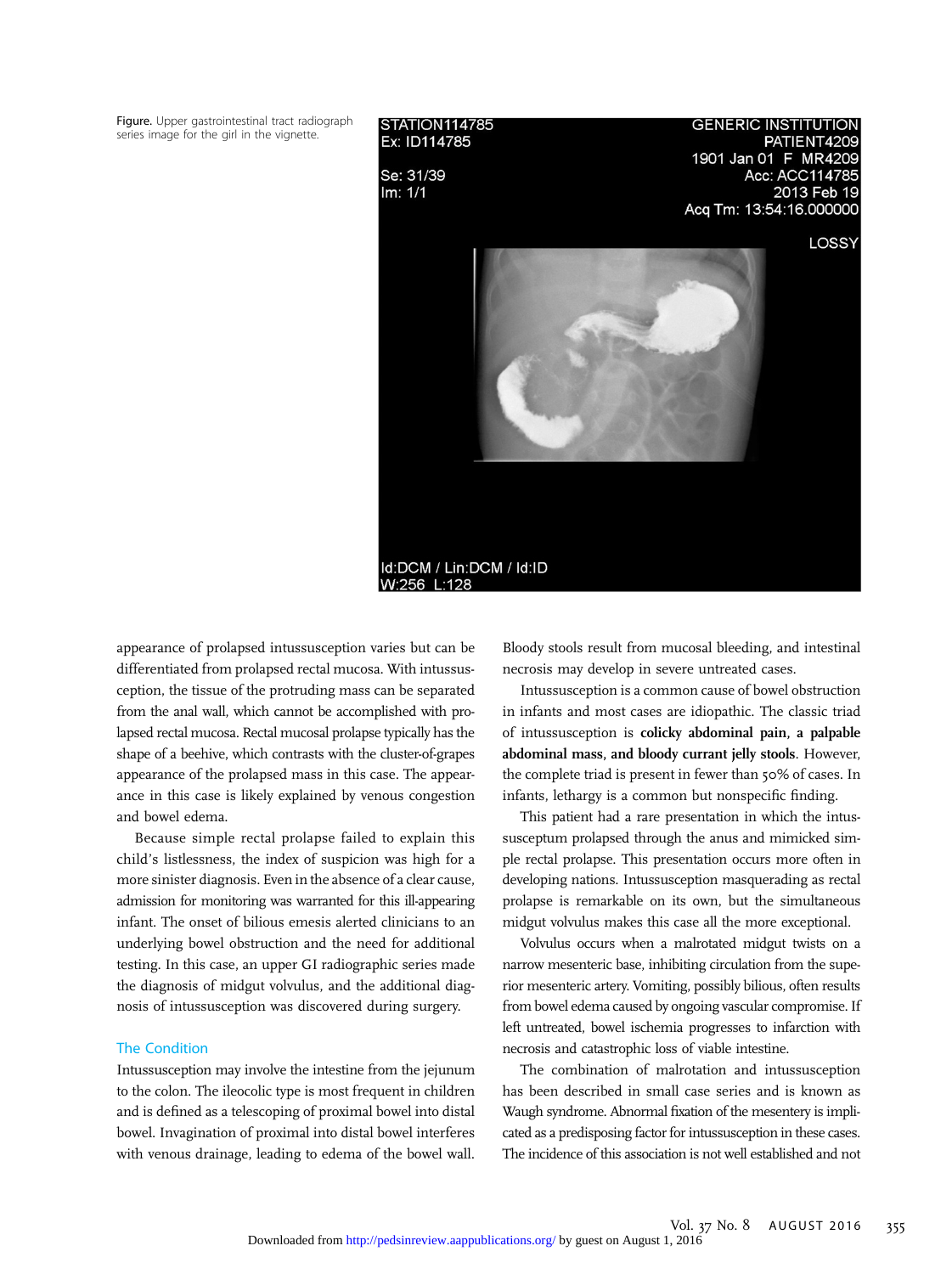every case presents with both volvulus and intussusception. However, given the known association, clinicians should be alert to the possibility of simultaneous presentations.

#### **Diagnosis**

Intussusception is reliably diagnosed by ultrasonography. Plain abdominal radiographs may show an obstructive pattern but are not sensitive enough to reliably rule out intussusception in cases of high clinical suspicion. Air, saline, or water-soluble contrast enema may be both diagnostic and therapeutic.

An upper GI contrast study is the gold standard for diagnosing malrotation and volvulus. Ultrasonography can demonstrate suggestive findings but is not as sensitive. Plain radiographs are of limited value, although they may be useful to evaluate peritoneal free air resulting from intestinal perforation. Exploratory laparotomy or laparoscopy can be helpful in select cases of high clinical suspicion with equivocal imaging results.

### Management

Volvulus requires emergent laparotomy. While preparing for surgery, the child's hemodynamic status should be optimized, antibiotics administered, and the intestines decompressed. In the operating room, the volvulus is untwisted and the Ladd procedure is performed to correct the underlying malrotation and remove any nonviable bowel.

Intussusception can be reduced with air, saline, or watersoluble contrast enema under fluoroscopy or ultrasonography. Nonoperative reduction is contraindicated in cases that present late and have signs of peritoneal irritation or circulatory compromise, and a pediatric surgeon should be consulted emergently.

In this case, ultrasonography may have led to the diagnosis of intussusception with or without the additional diagnosis of volvulus. Had nonoperative reduction of intussusception been undertaken without knowledge of the volvulus, persistent symptoms would be expected. Persistent symptoms should alert the clinician not only to the possibility of recurrent intussusception but also simultaneous volvulus, especially given the association of malrotation and intussusception.

#### Lessons for the Clinician

- Intussusception rarely presents as rectal prolapse if the intussusceptum extrudes through the anus.
- Presentation of a child who has rectal prolapse and appears ill should alert the clinician to the possibility of intussusception.
- Intussusception can be associated with intestinal malrotation; intussusception and volvulus may present simultaneously.

Suggested Readings for this article are at [http://pedsinreview.](http://pedsinreview.aappublications.org/content/37/8/354) [aappublications.org/content/37/8/354](http://pedsinreview.aappublications.org/content/37/8/354).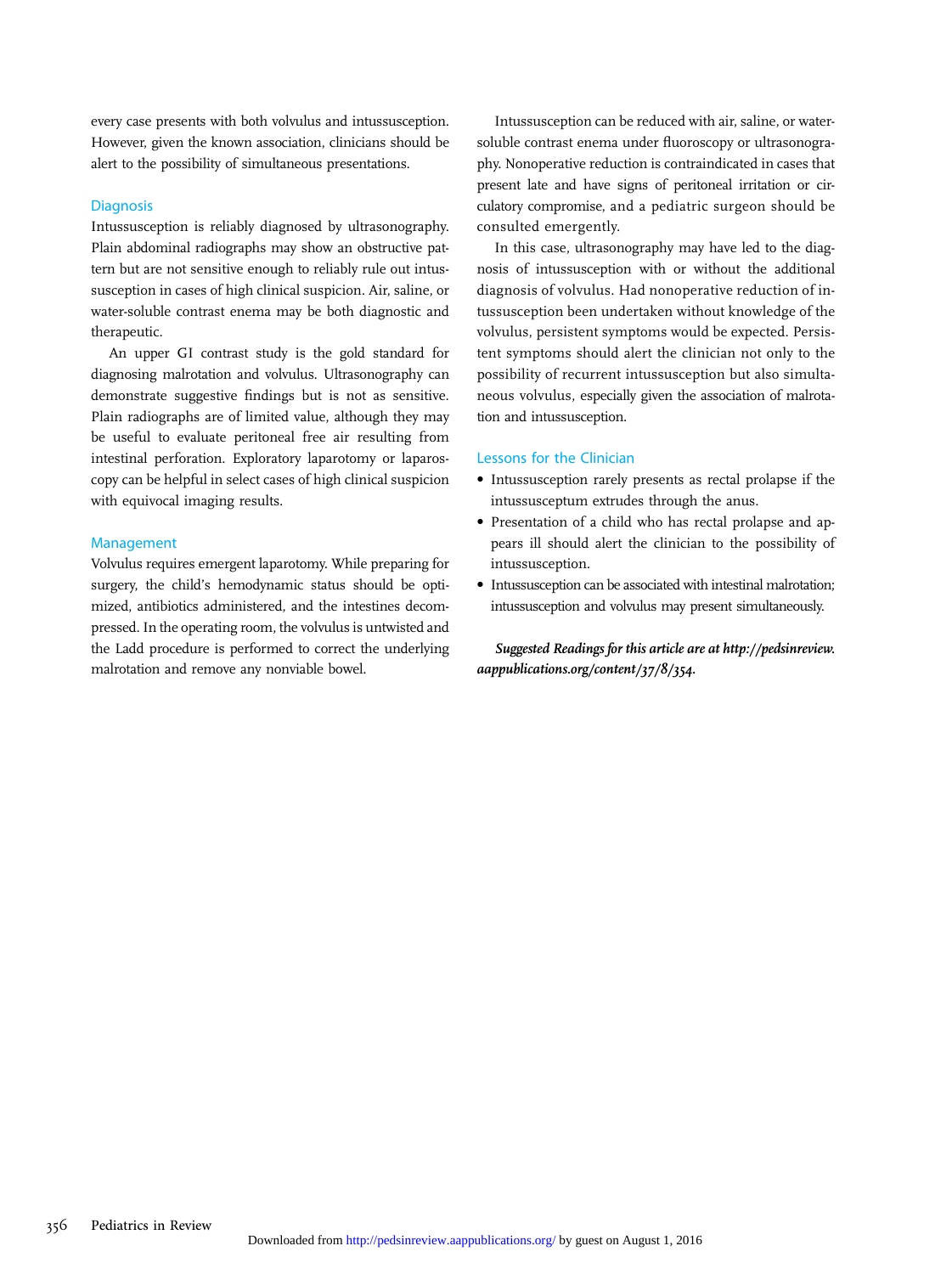# **Case 3: Anal Mass in a 4-month-old Girl**

DOI: 10.1542/pir.2016-0031 *Pediatrics in Review* 2016;37;354 Scott A. Cameron and Michael A. Gittelman

| <b>Updated Information &amp;</b><br><b>Services</b><br><b>References</b> | including high resolution figures, can be found at:<br>http://pedsinreview.aappublications.org/content/37/8/354<br>This article cites 4 articles, 0 of which you can access for free at:<br>http://pedsinreview.aappublications.org/content/37/8/354#BIBL                                                                                                                                                                                                                                                                                  |
|--------------------------------------------------------------------------|--------------------------------------------------------------------------------------------------------------------------------------------------------------------------------------------------------------------------------------------------------------------------------------------------------------------------------------------------------------------------------------------------------------------------------------------------------------------------------------------------------------------------------------------|
| <b>Subspecialty Collections</b>                                          | This article, along with others on similar topics, appears in the<br>following collection(s):<br><b>Emergency Medicine</b><br>http://classic.pedsinreview.aappublications.org/cgi/collection/emerge<br>ncy_medicine_sub<br>Gastroenterology<br>http://classic.pedsinreview.aappublications.org/cgi/collection/gastroe<br>nterology_sub<br>Radiology<br>http://classic.pedsinreview.aappublications.org/cgi/collection/radiolo<br>gy_sub<br><b>Surgery</b><br>http://classic.pedsinreview.aappublications.org/cgi/collection/surgery<br>sub |
| <b>Permissions &amp; Licensing</b>                                       | Information about reproducing this article in parts (figures, tables) or<br>in its entirety can be found online at:<br>http://classic.pedsinreview.aappublications.org/site/misc/Permissions<br>.xhtml                                                                                                                                                                                                                                                                                                                                     |
| <b>Reprints</b>                                                          | Information about ordering reprints can be found online:<br>http://classic.pedsinreview.aappublications.org/site/misc/reprints.xht<br>m                                                                                                                                                                                                                                                                                                                                                                                                    |